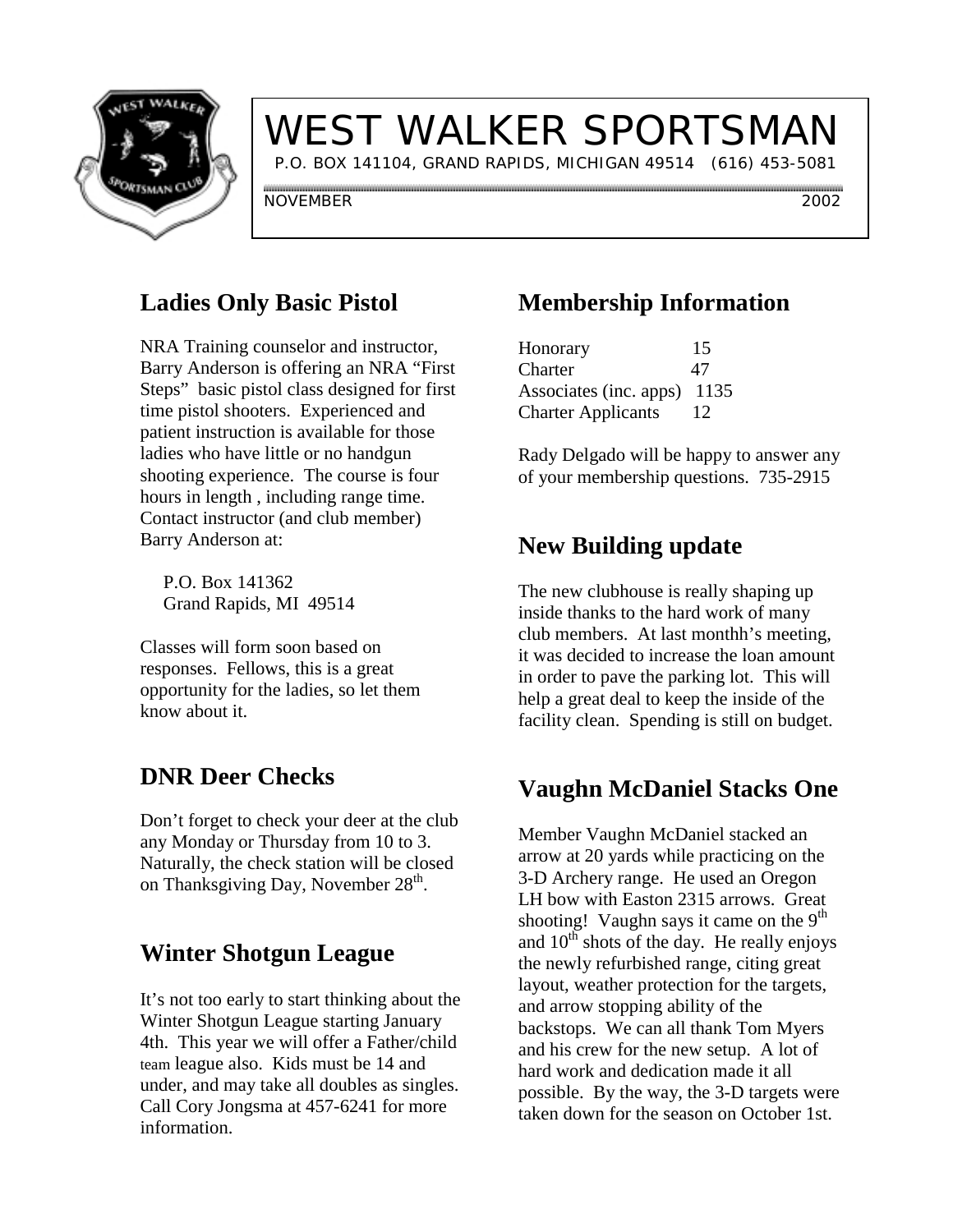#### **More on Gun Safes**

Continuing on with last month's interview with **Tom Ziemer** of **Hoogerhyde Safe & Lock**, here are his tips on buying a gun safe. Part 1: What to look for, what kind to buy.

**1. Brands.** There are about 30 gun safe manufacturers in the U.S., only about 9 of which are found in West Michigan. Companies like Winchester, Browning, Remington, etc. do not make gun safes, they merely sell the right to use their famous brand names to the manufacturers. These well known brand names are no guarantee of quality. Hoogerhyde normally sells American Security and Frontier safes, as well as a few by Fort Knox.

**2. Size.** There are several "standard sizes" but dimensions vary by several inches from one manufacturer to the next. The most popular size is 60 " high by 30" wide by 21" to 26" deep. The smaller "standard" is 60"x22"x16 to 20", while the larger "standard" is 60"x 38 to 40"x 24 to 26"

**3. Interior.** Most safes come with a "combo interior" meaning one side is set up for long guns, while the other has shelves which can be removed to make room for more long guns. An "easy access" interior is offered on some models which is great for moving guns into and out of the safe, but these hold fewer guns. The middle size safes will hold 22 to 30 guns, the smaller size about 14, while the large ones will hold up to 60 guns. Using all the spaces will leave your guns packed tightly, while scoped guns may render an adjacent space unusable.

**4. Hinges.** Some folks prefer the look of a safe with internal (hidden) hinges, but the downside is the door will only open 90 degrees. Externally hinged doors will allow a full 180 degree opening. External hinges are no less secure (on a good safe) because even if they are cut off, the door can not be removed.

**5. Locks.** Available lock types include traditional combination, electronic, and keyed. Mechanical combination locks are likely to last the longest. We still service 100 year old safes with the original combination lock. Be sure the safe lock has a UL "Group 2" security rating. Some inexpensive safes do not have a group 2 lock and are easily burgled. Electronic locks are faster to use with easily changed combinations. All but one brand of these requires batteries. Key lock safes are mostly found in Europe.

**6. Fire Rating.** The standard fire rating on a gun safe is 30 minutes at 1275 degrees, with some being rated to a higher temperature. You can also omit the fire insulation as a money saving option. Over the years, fire ratings have become much less believable. Most manufacturers no longer have their products tested by independent labs as they once did, due to cost. Factory fire tests not certified by independent test labs are vulnerable to cheating, a not uncommon practice in the industry.

**7. Color.** Most manufacturers offer a wide variety of colors, in either high gloss or textured paint. We sell more safes with the textured finish as it does not show finger prints and scratches as easily. A high gloss paint job will eventually get scratched and is almost impossible to fix. If the safe is intentionally hidden or put in a basement, a high gloss paint job adds unnecessary cost.

**8. Security Features.** I consider a re-locker to be a very important feature in a safe. It is a spring loaded device inside the door which snaps into position to block the safe bolts if a burglar pounds on the lock. When the re-locker is activated, the bolts can not be moved. Hard plate steel should also be built into the safe to prevent drilling into the lock mechanism. I won't sell a safe without both hard plate and re-lockers, but many dealers will. Even some of the famous brands don't have these important features.

**9. Warranty.** All gun safes come with some type of warranty. Most cover mechanical problems for one year, and most cover repair or replacement if the safe is burglarized. Some also cover paint for a specified time. American Security, Frontier, and Fort Knox even cover damage from house fires. But . . . read the warranties carefully and you will see language to the effect that they will "repair or replace the safe upon receiving it at the factory with freight prepaid". If you should have a problem, how will you get it out of the basement, package it for shipment, and get it onto a truck? And at what cost? These questions bring up the issues to be discussed in "Part 2: Where should I buy my gun safe", in next month's newsletter.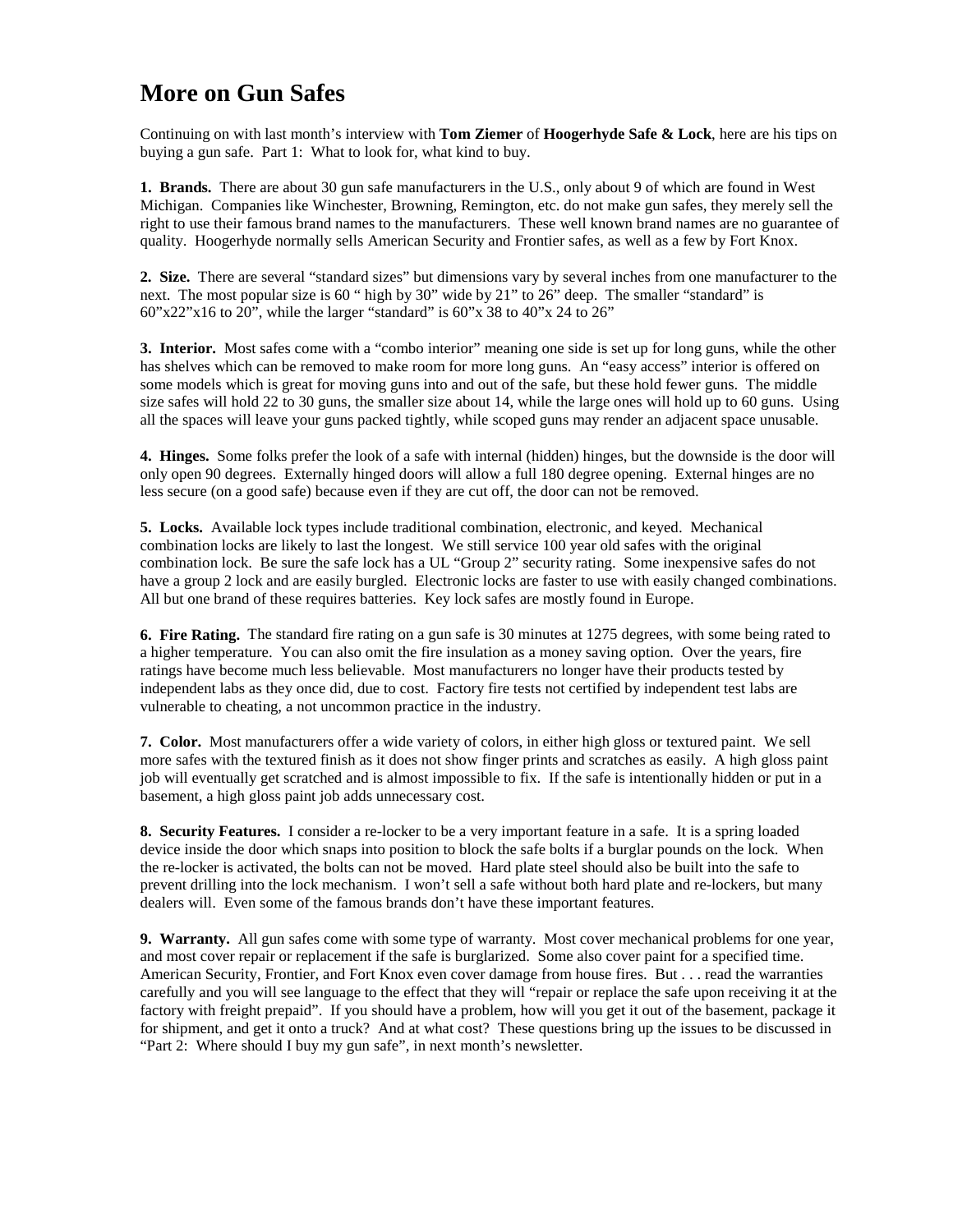| ! November |  |  |  |
|------------|--|--|--|
|            |  |  |  |

|                               | <u>IAOA ANNDAI</u>              |                                   |                                          |                                                    |                                   |                                                         |
|-------------------------------|---------------------------------|-----------------------------------|------------------------------------------|----------------------------------------------------|-----------------------------------|---------------------------------------------------------|
| Sun                           | Mon                             | <b>Tue</b>                        | Wed                                      | Thu                                                | Fri                               | Sat                                                     |
|                               |                                 |                                   |                                          |                                                    | $\mathbf{1}$                      | $\overline{2}$<br>Trap & Skeet<br>10 to 3               |
| $\overline{\mathbf{3}}$       | $\overline{\mathbf{4}}$         | 5                                 | 6                                        | $\overline{7}$                                     | 8                                 | 9                                                       |
| Trap & Skeet<br>$10$ to $2\,$ | Deer Check<br>$10$ to $3$       |                                   | Trap & Skeet<br>9 to 12 AM<br>6 to 10 PM | Deer Check<br>10 to 3                              |                                   | Plate Shoot<br>10 to 2<br>Trap & Skeet<br>$10$ to $3\,$ |
| 10                            | 11                              | 12                                | 13                                       | 14                                                 | 15                                | 16                                                      |
| Trap & Skeet<br>$10$ to $2$   | Deer Check<br>$10$ to $3$       |                                   | Trap & Skeet<br>9 to 12 AM<br>6 to 10 PM | Deer Check<br>$10$ to $3$<br>No Charter<br>Meeting | Opening day<br>deer gun<br>season |                                                         |
| 17                            | 18                              | 19                                | 20                                       | 21                                                 | 22                                | 23                                                      |
|                               | Deer Check<br>10 to 3           |                                   | Trap & Skeet<br>9 to 12 AM<br>only       | Deer Check<br>10 to 3                              |                                   |                                                         |
| 24                            | 25<br>Deer Check<br>$10$ to $3$ | 26<br>Board<br>Meeting<br>7:00 PM | 27<br>Trap & Skeet<br>9 to 12 AM<br>only | 28<br><b>Thanks -</b><br>giving<br><b>Day</b>      | 29                                | 30<br>Last day deer<br>gun season                       |
|                               |                                 |                                   |                                          |                                                    | 2002                              |                                                         |